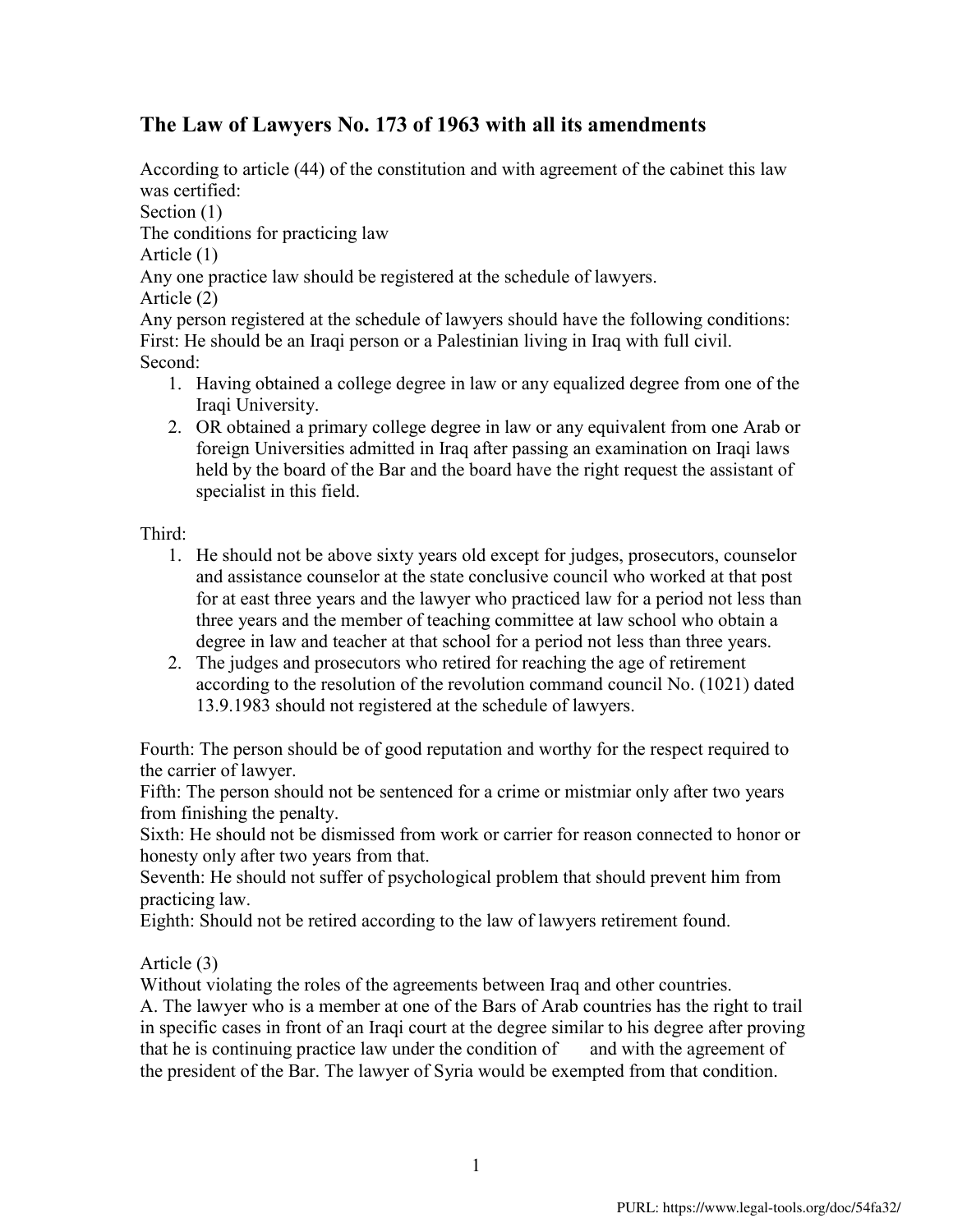B. A lawyer can participate a lawyer not register to one of the Arab Bars under the permission of the president of the bar after the permission of minister of Justice, after proving that he is practicing law till that time at his country.

Article (4)

It is not allowed to between practicing law and the following:

First: The presidency of legislative authority.

Second: The ministry

Third: The Public jobs and employment at the official semi-official and governmental offices.

Fourth: To be hired at commercial companies or companies constructed under special previdage by the government except for the post of head or member of the board or lawyer or legal.

Section (Two)

At The Schedule of Lawyer

Article (5)

- 1. The schedule of lawyers should include all the names of lawyers according to the date of registration showing the date of registration, their residence, Their level, them date they paid the participation from and punishment. Marking the name of the retired lawyers or these whose name were dismissed.
- 2. The Bar during the month February of every year, should prepare a list of lawyer who paid the participation fees during the January month of that year and attached to a lit of names of retired lawyers and send a copy of these to the ministry of justice and other ministries, courts, officers and lawyers rooms.

Article (6)

- A. The request of registration at the schedule attached to required document to prove the availability of conditions required according to this law to the Bar.
- B. The Board of the Bar decides the acceptance or refusal of the request. If the decision was refusal of the request the reason should be stated.
- C. The Board should accept or refuse the request within (15) day after the submission unless postponed this for necessary reasons and the postponed should include the reason for that.
- D. The decision should be declared to the
- E. If the period of (45) days passed from the date of submitting the request without being accepted or refused by the board of Bar this action will be considered an acceptance of the request.

Article (7):

If the decision was refusal of the request according to item (3) of the second article the request should not be renewed before a year from the date when the decision becomes final unless the reason of refusal has been finished.

Article (8):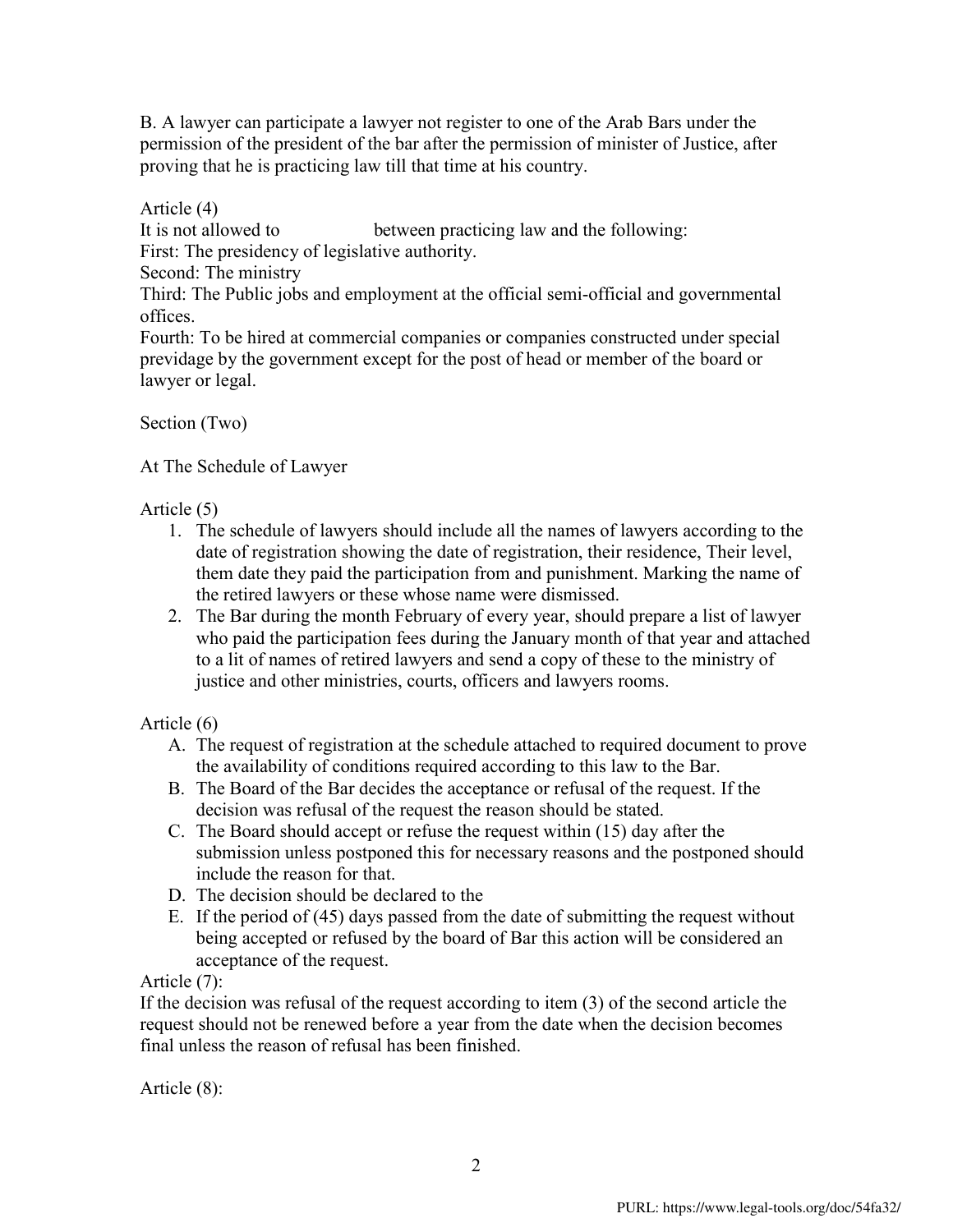The name of the lawyer should not be registered to the schedule of lawyers unless he pay to the Bar the registration fees and the lawyer should pay the Bar during the month of January of every year the participation fees.

Article (9):

First: The registration fees the schedule of lawyer would be:

- 1. (300) ID to these whose age is above (4) years and graduated from law school for more them (3) years.
- 2. (150) ID to these who occupy the position of judge or persecutor for period not less than (5) year or these who occupied the post f district attorney period not less than (7) years or the post of counselor or assistant counselor at the state convulsive council for a period not less than (3) years or teacher at law school for a period not less than (3) years.
- 3. (100) ID to these who did not post (45) years of age and have not graduated from law school for a period of (3) years and have not practice law for a period not more than whose name where dismissed from the schedule and re-registered his name.

Second: The fees for expanding the capacities:

- 1. (20) ID to anyone who request expanding his capacities according to paragraph (B) of item (1) of article (20) of the law.
- 2. (50) ID to the one who request the expansion of capacities according to item (c) of the same article.

Article (10):

- 1. The lawyer is not allowed to renew his participation to the Bar after the end of January unless he pays the fees in addition to the amount of (50) ID.
- 2. If the lawyer does not pay the fees for two years, his her name would be exempted from the schedule and if he wish to get back to practice he should submit a new request.
- 3. The request of the lawyer will be refused if his name where cancelled more then once and after two years starting from the date of canceller his name for the last time.

Article (11):

The lawyer can not practice law but after repeating the oath at the court of appeal with the presence of the president of Bar or his deputy as follows:

I swear by god to do my mission by honesty of carrier and adetain its tradit.

Article (12):

The courts, official and semi-offices should not allow any lawyer to practice law without being registered to the schedule.

Article (13):

The Bar should decide omitting the name of a lawyer from the schedule if he lost one of the conditions for practicing law stated by article (2).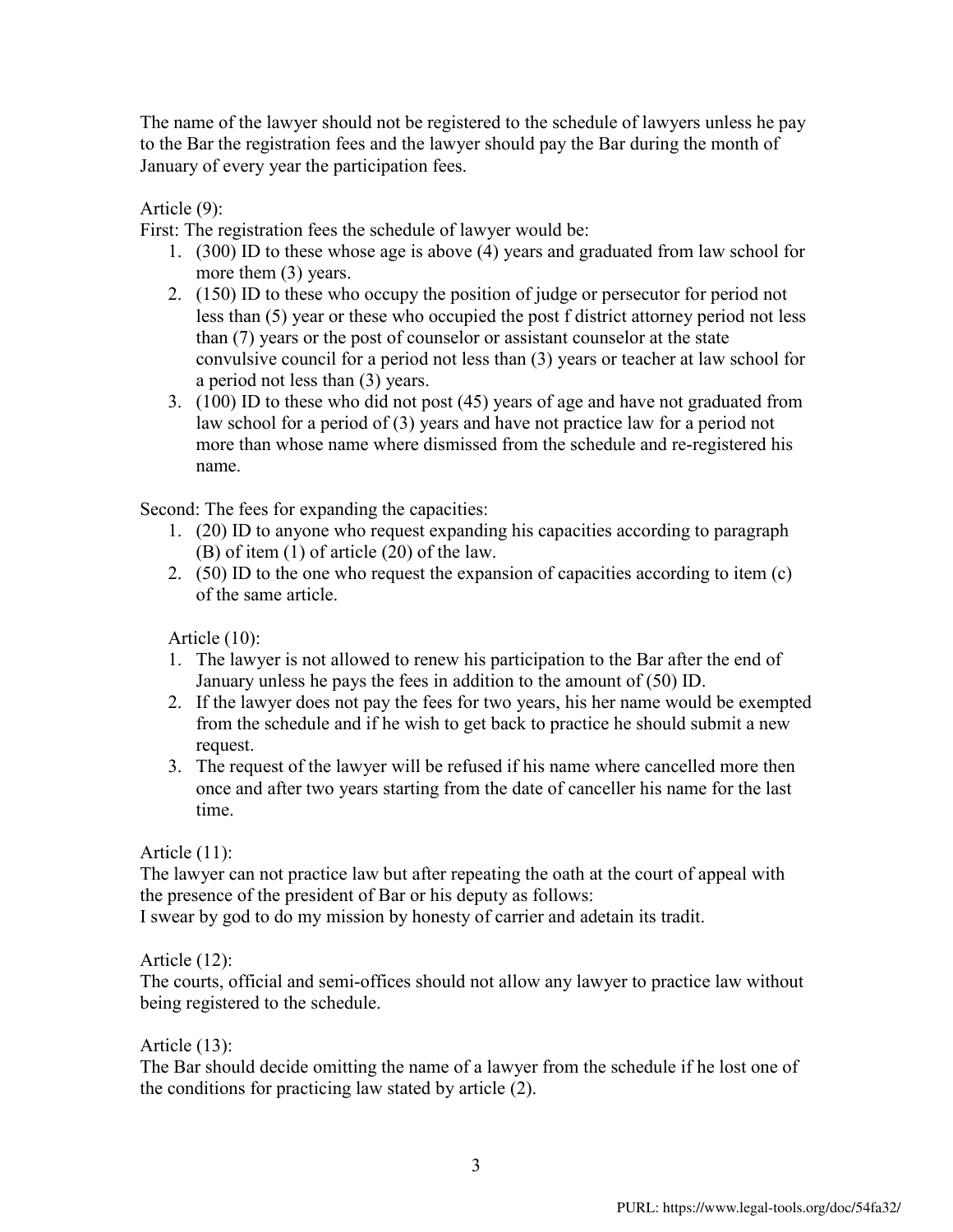Article (14):

If the lawyer appointed to posts stated by article (4) his name would be omit from the schedule stating from the date of appointment.

Article (15):

The name of the lawyer would be registered again after the reason of omition his name from the schedule according to article (14) of the law is fisihed with the decision of the Board of the Bar after submitting a request.

Article (16):

It is not allowed for any lawyer whose name where omitted from the schedule and his relation to the carrier have been cut for any reason to practice law before according to the law.

Article (17) : Any official office or governmental office hired a lawyer should send a copy of order f appointment to the Bar.

Section Three

Excercis to Ractice Law

## **Section (4)**

## **Rights and Duties of Lawyer**

## **Chapter (1)**

## **Rights of Lawyers**

Article (22)

- 1. It is not allowed to any person other than lawyers registered on the schedule of lawyer to provide legal advice or to present other people at court introgation offices and police stations.
- 2. Excluding from the previous item it is allowed:

First : for the parties at cases of agricultural reform court of first instance and court of personal status to let their relative of first and second degree to represent them at court.

Second: For the retired lawyer to represent his wife or relatives only.

Third: For the state offices to send one of its employees who have obtained B.A in low to represent them in front following cases:

- A. Cases where the governmental office is a party in it and its value is not more than (1000) I.D.
- B. The cases among the governmental offices without consideration to the value of the cases.

Fourth : For the clerk of a lawyer to follow up the cases of the lawyer.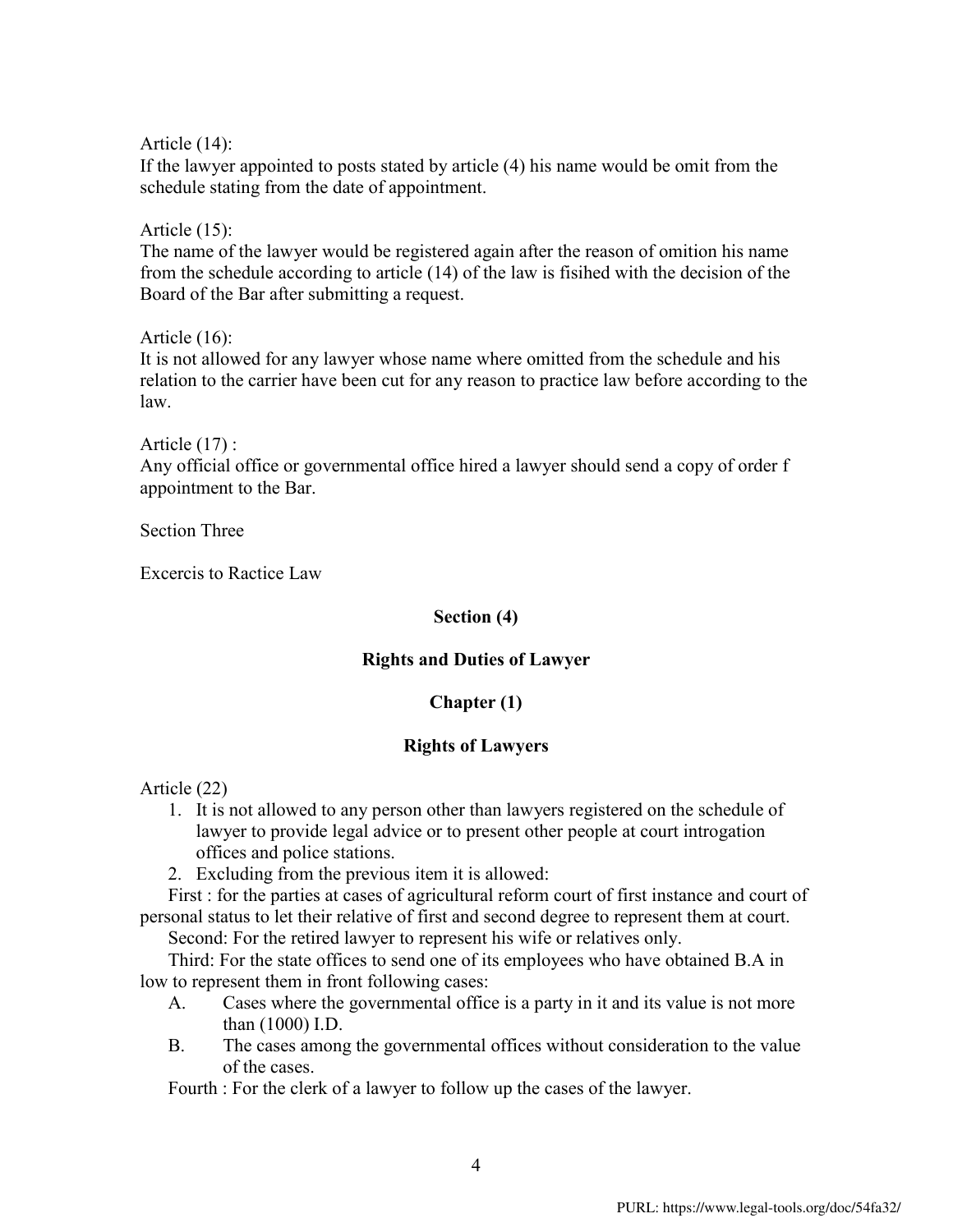3. The punishment of anybody who practice any of the mentioned jobs at item (1) other then these who were mention at item (2) of this article will be imprisonment for a period not more than six months and a fine of not more than (5) I.D. and in case of repeating the punishment will be doubled.

## Article (23)

 1. The cases of governmental office –including banks and national companies –when they want to hire a lawyer to detain their interests disrupted by a committee called the committee of cases distribution.

 2. The committee includes three members one represents the ministry of finance and second represents the bank and their appointment ended by the end of the year

## Article (24)

The lawyer have the right to use the legal method to defend his client and he is responsible for every thing mentioned his memorandum of defense .

## **Article 34:**

Should not be registered companies in any kind unless the contract organized by lawyer and exempt from that contract witch official and semi- official part of it.

## **Article 35:**

- 1- Each Iraqi c ompany or industrial pr oject ha s c apital ( 100 000 I .D.) a nd more should nominate legal consular who his name in the lawyers schedule.
- 2- Each foreign companies or its branch practice its work in Iraq should nominate legal consular who his name in the lawyers schedule.
- 3- If that sides which mentioned in this article not nominate legal consular within 30 days f rom t he da te of t his l aw va lid t hat s hould pa y a c ompensation t o ba r association f und w ith ( 10 I.D.) for e ach d ay t ill da te of nom inate t he l egal consular . And t he p eriod of ( 30) da ys for companies, br anches and projects which e stablish a fter the v alidity of the state v starting f rom the d ate of it s foundation.

## **Section (7) The lawyer bar**

#### **Chapter (1) The General Committee**

Article (74):

The Bar includes all lawyers whose names are registered on the schedule of lawyers and it has a legal personality based in Baghdad and it has the right to own money and rights.

Article (75) :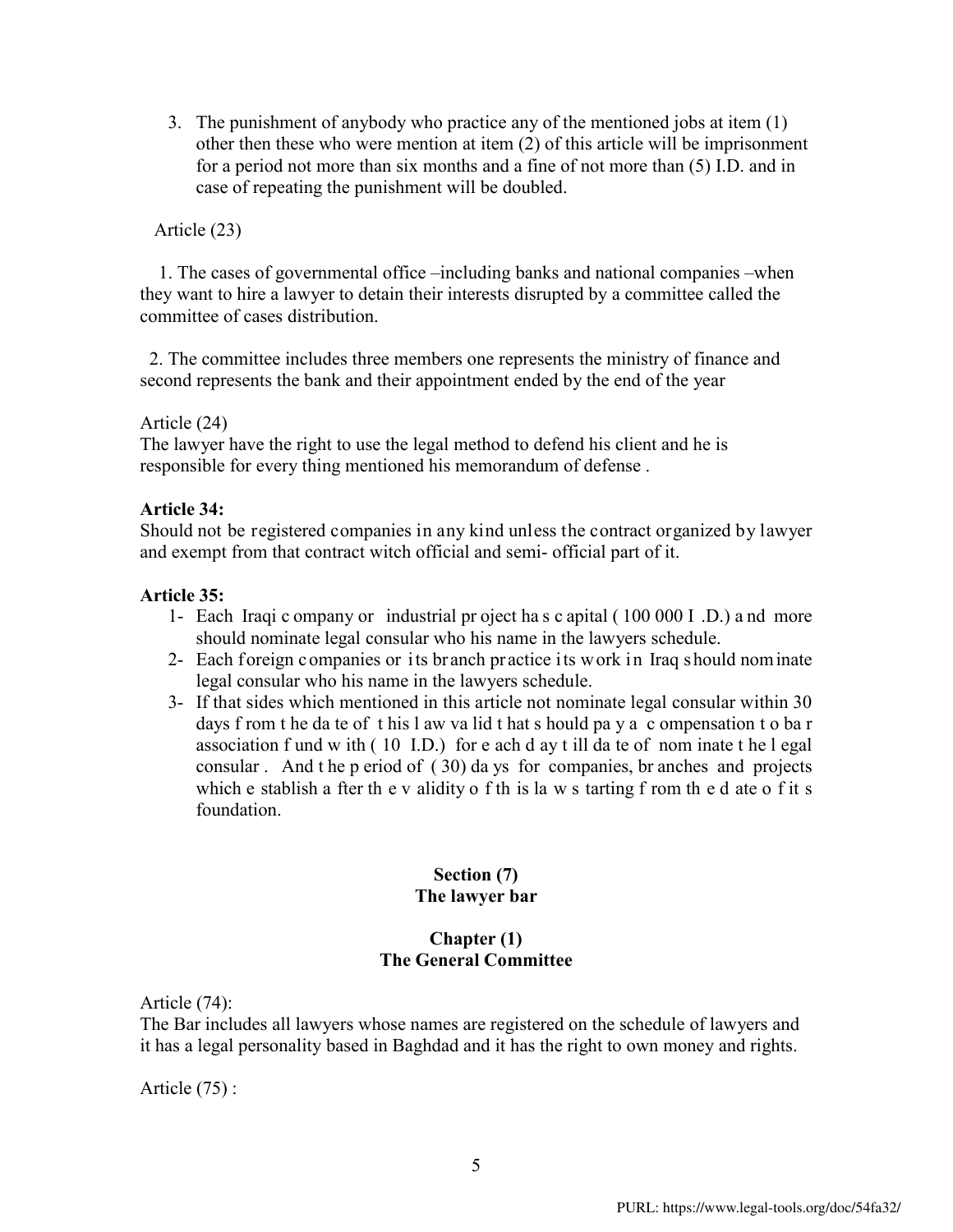The lawyers Bar is a member of the association of the Arab Bar and acting in corporate with lawyer in the Arab countries to promote the level of lawyers under the slogan of the association.

## Article (76):

The General Committee of the Bar includes all the registered lawyers on the schedule except for the retired lawyers. The Committee is headed by the president of the Bar or his deputy in case of their absence it headed by the oldest member of the board. In case of the absence of all members of the board the oldest member of the comm will head it.

## Article (77):

The missions of the General Committee are as follows:

- 1. Discussing the deeds of the board certification the budget for the previse year and decide the budget of the current year prepared by the board for the
- 2. Review the lawyers affairs mentioned at the meeting agenda and discuss the suggestions concerned then.
- 3. Electing the board according to this law.

## Article (78) :

- 1. The general committee gathers once every two years during the first half of January.
- 2. The General Committee gathers irregularly in two cases.
- A. By the dicsion of the Board of the Bar.
- B. Under the request of 10% of the registered lawyer. The request should include the purpose of the meeting.

Article (79) :

- 1. The board will desiced the date of the regular meeting and it should be published in two local papers , at the head quarter of the Bar and lawyers room (15) days before the date or the committee should gather at the  $(16<sup>th</sup>)$ day of January.
- 2. The board decides the date of irregular meeting of the general committee at the first meeting after the submitting of the request but it should be within the period of (15) days from the day of the decision or the minister of justice will decide the date.
- 3. In any case the date should be announced.

Article (80) :

The legal presence for the regular meeting and irregular meeting should not be less then 25% of the total number of the lawyer and if this not achieve the meeting will be postponed to the second day. In the case of irregular meeting which was t be he under item (2) of article (78) the legal presence should not be less then the majority of the committee members or otherwise the meeting will be canceled and should not be held for the same reason.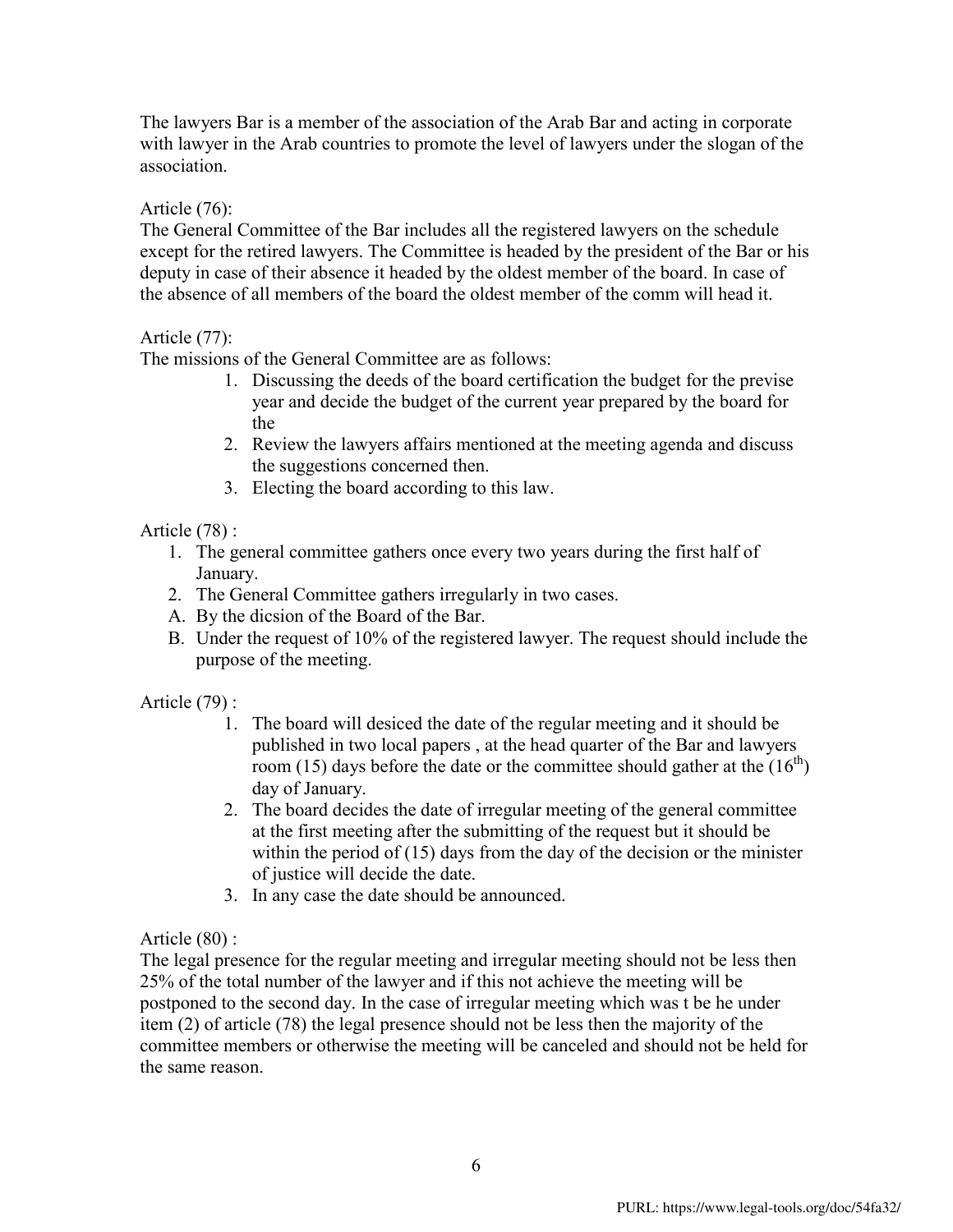Article (81):

The Committee is not allowed to review matters other then these the meeting was held for or connected to them.

## Article (82):

Majority takes the resolutions of the committee.

## **Chapter (2) The Board of the Bar**

Article (83):

The Board which includes of the president and (10) original member in addition to (5) reserved member replacing the original members according to the law, runs the affairs of the Bar.

## Article (84):

The President and the Board members are to be elected for two years and the president should not be elected for more than two periods starting from the date of validity of this law.

Article (85):

- 1. Any lawyer want to be elected for the post of resident or member of the bard should be a member of the general committee and should not be prevented from practicing law for a period more than one year unless that penalty had happened three years ago.
- 2. In view of the article (38) .
- A. The nominees for the post of the president should have been practicing law for more then (10) years.
- B. The nominees for the post of member of the Board shall have be practicing law for more then (5) years.

## Article (86):

During the first meet the Bard should elect for the Bar and a secretary for a period of two years might elect some replacement to them among its members.

Article (87):

In Addition to the specialties stated by the law review all matters related to the lawyers and ensure their rights some of which are the following:

- 1. Identify the authorities of the Bar agent and general secretary.
- 2. Appointing the employees their salaries, promotion them and dismiss them according to rolls adopted by the Bard and the Bard can give the pensions.
- 3. Preparing the budget for the coming two years and the final budget for the last year after being reviewed by legal Auditor and send them to the general committee for certification.
- 4. Supervision over the rooms of lawyers and chose somebody to run them outside Baghdad.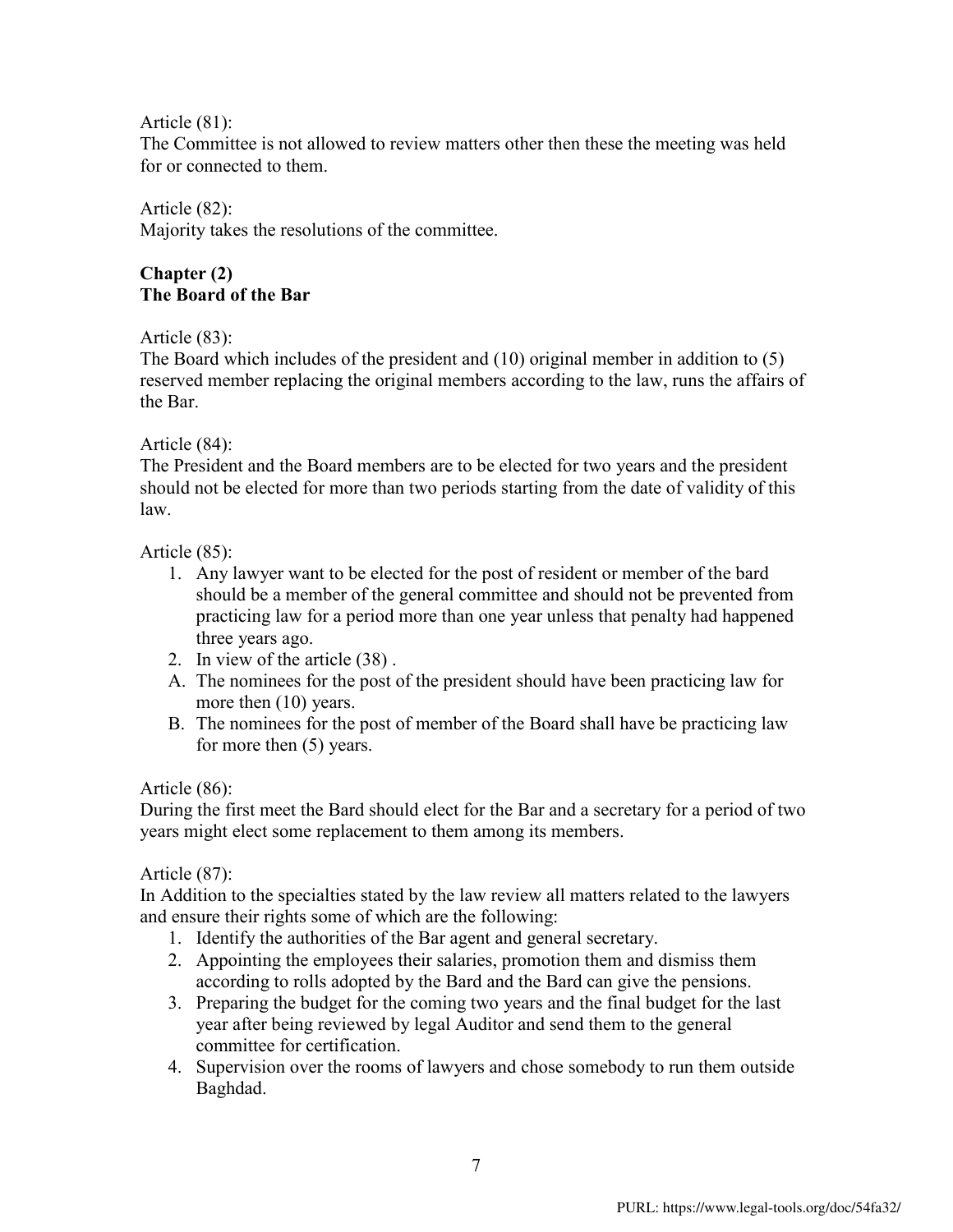- 5. Establishment and management of lawyer clubs -------- to the law of association.
- 6. Establishment of committee mentioned by this law and any other committee to facilitate the implementation of it articles.

7. Granting a license to the clerk of the lawyer and withdrawal of that license Article (88)

- 1- The board should gather once a weak regularly and might gather irregularly after the call of the president or after the request of at least three members to discusse4 a certain subject.
- 2- The meeting of the board is not correct unless attended by at least six members headed by the president or the agent of the bar
- 3- The decisions issued by the majority of the present members and if the votes are equal, the side of the president will be preferable
- 4- Its not allowed for the council to amend his resolution only under the majority (314) of its member at least and the conditions for submitting that subject on the agenda of eh boarder and informing the members of that matter a wear before the dated meeting

## Article (89)

- 1- The president will represent the bar in front of legal and administrative offices implement the resolutions of the general committee and the board and sign under the permission of he board the contract. He also has the right to defend the rights of the bar and to interfere by himself or by anybody representing the bar at court to defend its interest.
- 2- The bar deputy practice the authorities of the president in case of the later absence in addition to practice the authorities given to him by the board or the president

## Article (90)

If the president or any member of the bar should lose one condition of his election to that post the board decides that be lose that post. If he absent five meetings of the board should consider

Article (91)

- 1- If the post of the president is vacant for any reason the deputy of the bar will take that post for the remaining term. In case of the vacancy of some posts at the board representing a minority of the genuine members of the board the board will replace them by the reserved members
- 2- when the reserved members of the board wine their post according to article(97) of this law and in case of the vacancy of one post of genuine members, the board elect one of reserved member to take over that post; according to item (1) of this article.

Article (92)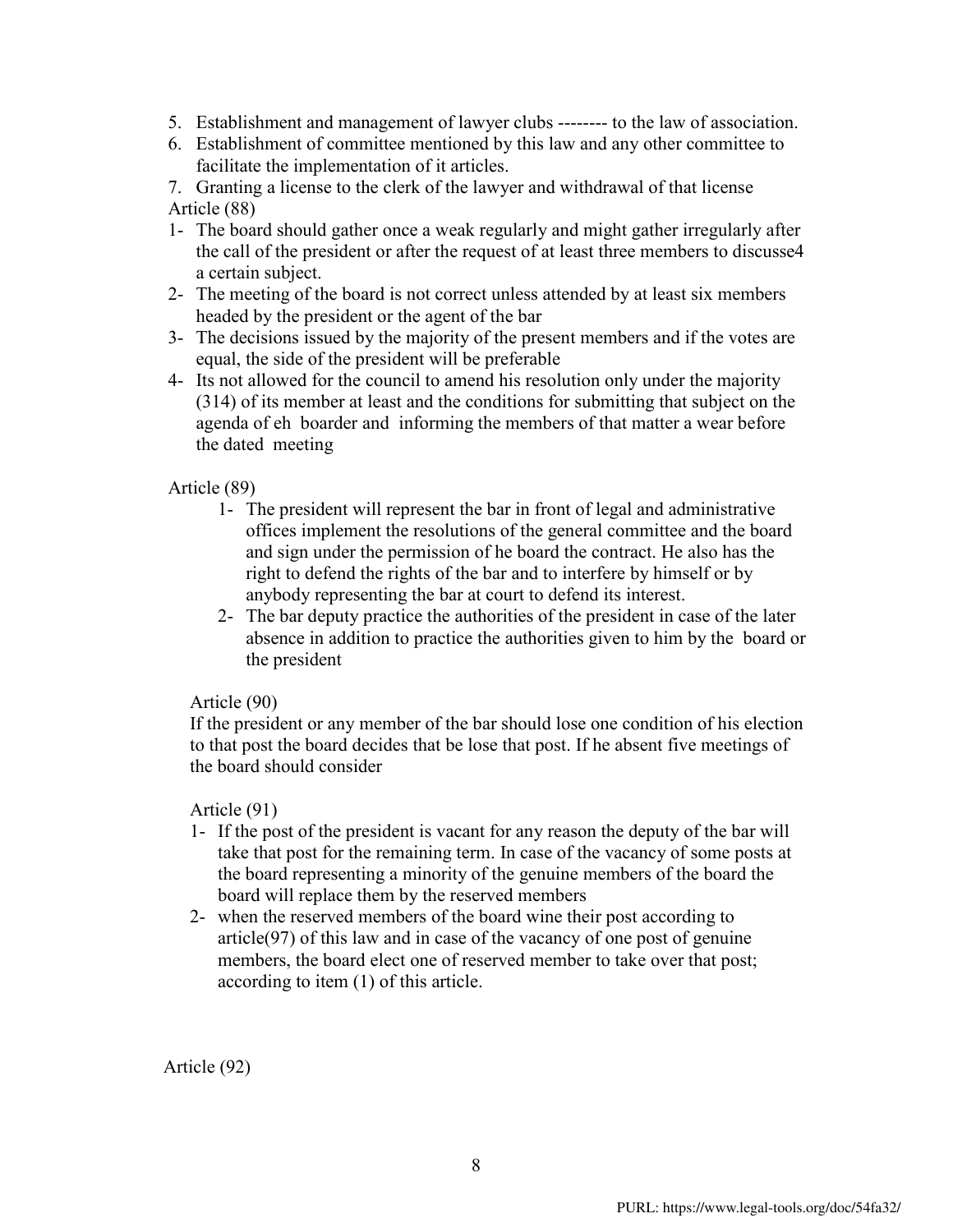- 1- Members of the general committee will be called for a meeting to elect a new board in two cases:
- A. At the termination of the period
- B. If all the posts of the board were vacant due to resignation or for any reason.
- 2- They would be called for a meeting also to fill the vacancies for the remaining period in two cases:
- A. The vacancy of the post of the preside who still have the term of one year or more.
- B. If most of the post of the board member were vacant.

Article (93)

- 1. The Board should call for a meeting to the general committee (15) days before the end of the Board ten at last for electing new Board. The Board continues to work till the election of the new board.
- 2. In the two cases mentioned in item (2) of article (92) the board should decide at its first meeting to call the members of the general committee to elect the president or the member who left their post within two months from the date of the vacancy of these post.
- 3. In case of the vacancy f all the posts of the Board due to resignation or for any reasons a committee of the members would be established appoint by the minister of justice, two of the should be judges and three lawyer have the conditions of being elected to the Bard. That committee would handle the affairs of the Bar and have all the authorities of the board and the member appointed by the minister of justice as the head of the committee would have all the authorities of the president of the Bar. That committee should call for a meeting for the general committee to elect new board within two months.
- 4. The date of general committee meeting will be announced at two local papers, at the building of the Bar and at the lawyers room (15) days prior to it at least.
- 5. If the Board or the committee mentioned in item (3) should not specify the date of elect according to the previous items, the minister of justice will do so.
- 6. The election would happen according to article (80).
- 7. If the specified date is within the court vacation the date should be within the month after the end of the vacation.

Article (94) :

1. Every candidate lawyer to the members of the board should sign a form propared by the bar and submit it to the bar in order to have receipt.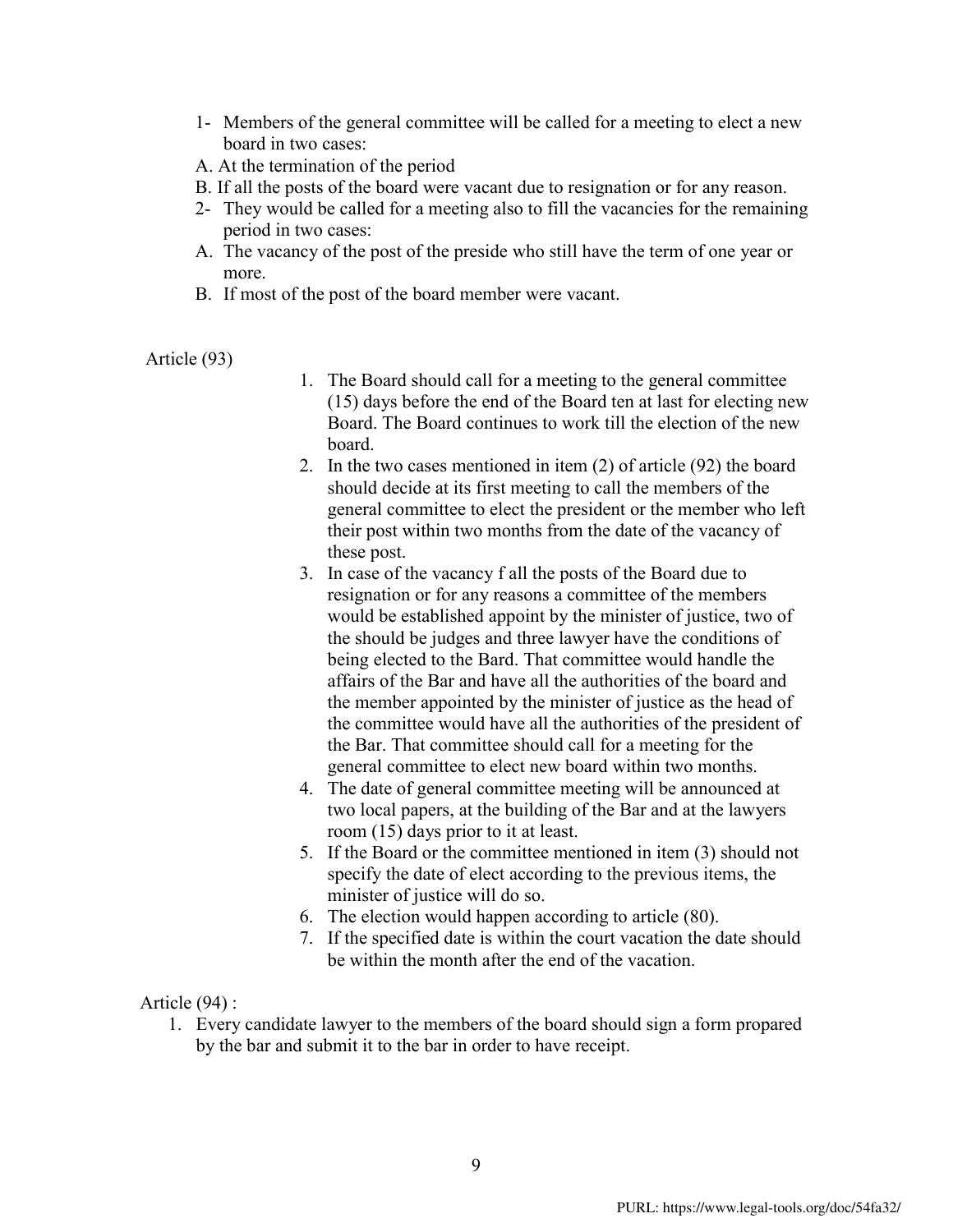- 2. If the bar refused receive the form for any reason the coudidet can deliver them to Baghdad court of appeal to send it to the bar. The form will be considered legally delivered starting from the day of delivery to
- 3. The form should be delivered (15) day prior to the election to the bar or the court of appeal or otherwise. The nomination will be considered not valid.

## Article (95)

The board should verify the form and decide if it is accepted or refused for missing one of the conditions stated by the law. The decision should be announced at the HQ within two days from the submitting of the form otherwise it will be considered accepted to those whose nomination were refused can go to the supreme court within (3) days after being notified of the decision and the court should issue its decision within three days

## Article (96)

The candidate can withdraw his nomination whenever he wants.

## Article (97)

If the period ended and there is no other candidate to compete with, the first candidate will be considered winner without any need for election, and the general committee should issue a statement on this matter according to article (99) that statement should be sent to the sub committees ad the general committee should take the necessary action enlisted to article (106) of this law.

## Article 98)

the election for the posts of the Bar will be ad follows: the president alone under one list the genuine and reserved member and one list the election of both lists will be at the same time but in two box with deferent colors similar to the color of voting paper The election of any person not mentioned in one of the two list will be cancelled.

#### Article (99)

The election will be under the supervision of general committee gather at the Bar's building at the city of Baghdad and sub-committees gather at the court of appeal of criminal court at the cities where there is no appeal court, each committee will include the senior court of appeal at he centre of every election committee.

#### Article (100)

the election will be according to schedule prepared by the Bar includes the names of the lawyers at every city who have the right to vote and send every election committee two copies of these lists(7) days prior to the election day at least one copy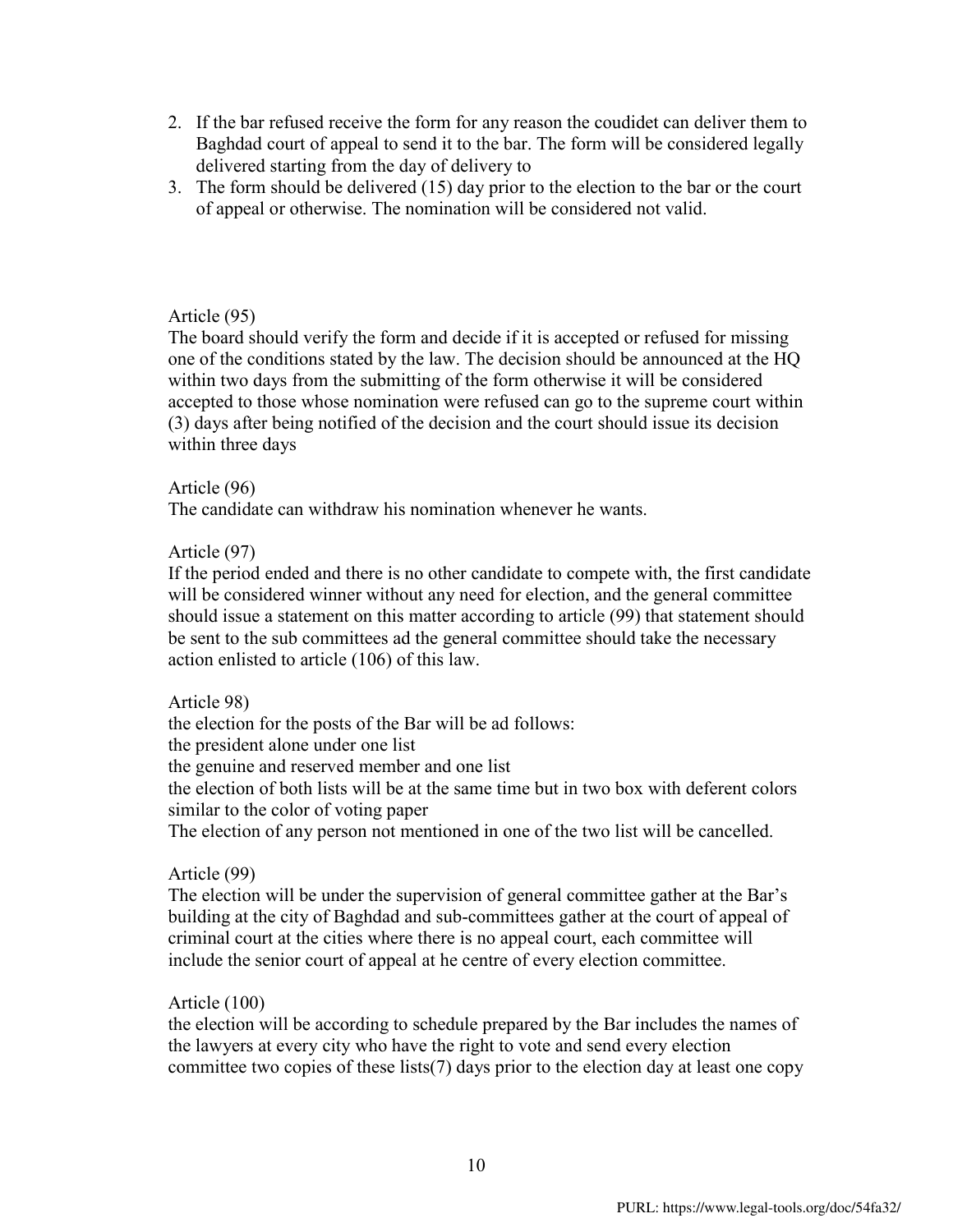should-------------------

------------ building of the Bar or court of appeal or criminal court.

the election committee will decides immediately upon any objections by any lawyer concerning the dismissal of his name from the schedule or any candidate concerning mentioning any name in that schedule against the law

#### Article (101)

The Bar should prepare stamped election cards and send number of them to every election committee equal to the number of lawyers register at its schedule at the stated in article (100)

Any lawyer should vote at the election's day in front of the committee after shown his I.D card and the committee will mark his name.

#### Article (102)

The committees start its work at nine o'clock in the morning till the houre17, 00 at none of the same day and the committee should not stop before all the lawyers who attained at that time finish voting.

#### Article (103)

The committee has the right to send any person who is not a voting lawyer out of the sit of election and every one who cause disturbances during the election process. the committee have the right to issue an order of arrest against any body commit a crime or try to the concerned authorities

the committee can request the help of the police.

## Article (104)

after the termination of the voting the committees should immediately starting sorting the vote and write a record the result and all the adopted procedures signed by all member of the committee

every candidate is allowed to attained the voting

the sub-committees should report the result attached to the record

the committee should but all the election cards in a separate envelop and unused cards in another envelop both envelopes should be sealed and be sent to the general committee.

#### Article (105)

The sorting operation should consider the following: not to neglect the paper that have been put in another box ---------------------------------

---------------------------------------------------------------------------------------------------not contain all the names of the candidates the paper that contains names more than the requested number the last name should be neglected. The blank card should be neglected.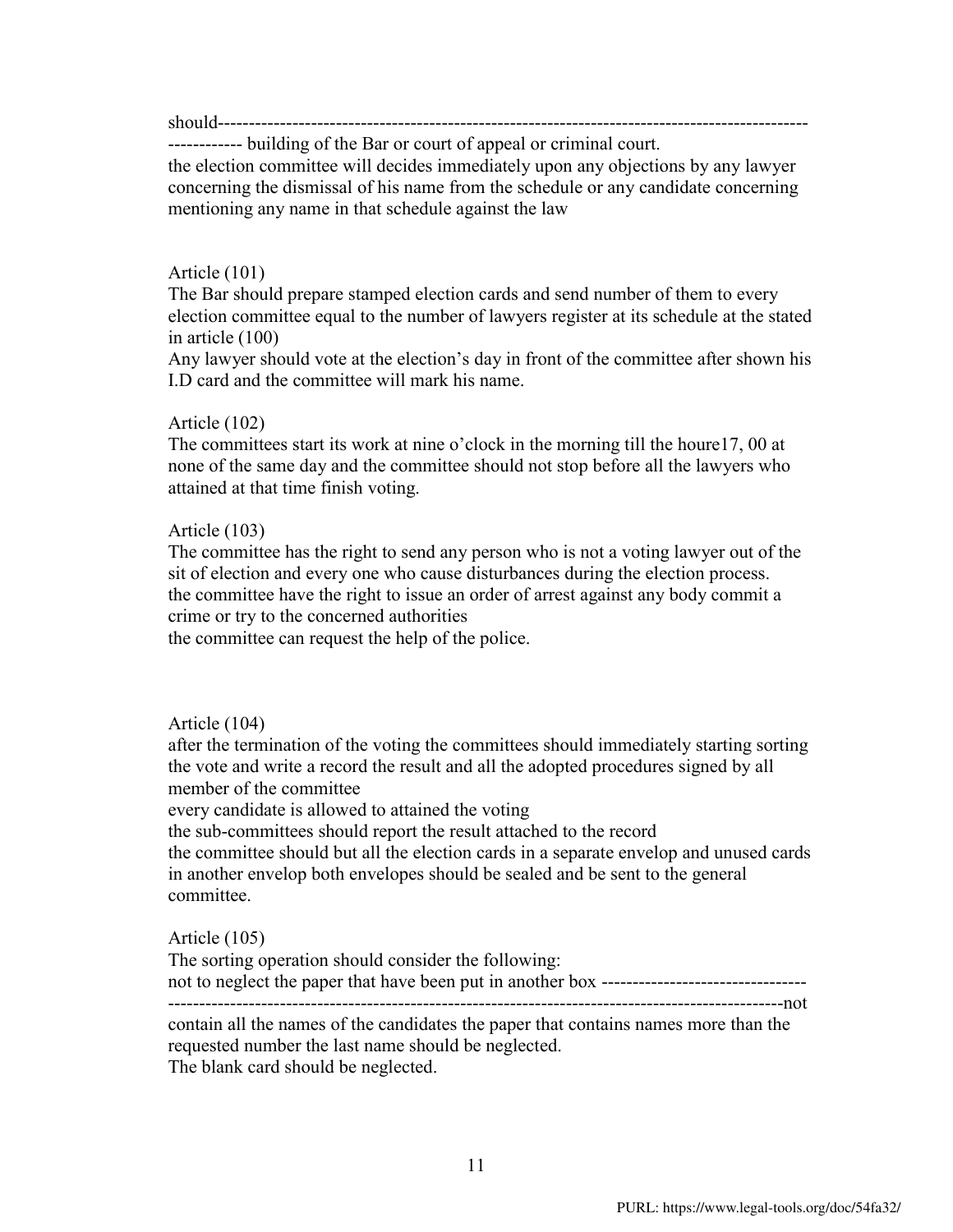#### Article (106)

The general committee should announce the result after receiving the sourting result from the sub-divisions and should inform minister of Justice the court of cassation , the court of appeal and the candidate with this result in writing the day after election

#### Article (107)

If the election did not occur at he stated day for any reason another day should be stated according to this law

## **Section (8) Disciplinary authority**

#### Article (108)

Every lawyer that violated the duty of the legal profession or disgrace the reputation of the lawyers or violated the rules of this law should be punished.

#### Article (109)

The disciplinary punishments, which could be imposed on the lawyer, are Notification: by a written memorandum------------------------------------------------------- -----------------------------------------------------------------------------------------again.

prohibition from practicing law for a period not more than one year starting from the date of informing the lawyer with the final decision

omitting the lawyers name from the schedule and the dismissal of the lawyer from the membership of the bar and prevent him from practicing law starting from the day of being informed by the decision

#### Article (110)

The disciplinary of the lawyer is the specialties of a council formed by the board of the Bar headed by one of the board member and membership of two lawyers not of the board members who have the necessary condition appointed by the board. The Supreme Court could review the decisions of that committee.

At the beginning of every year two genuine lawyer and two reserved lawyers for he membership of the committee

## Article (111)

The disciplinary case should not impose on a lawyer only by the decision of the board of the Bar or the district attorney.

#### Article (112)

The board of the Bar should follow the procedures he rules adopted by the code of criminal law trials unless contradict to the rules of this law.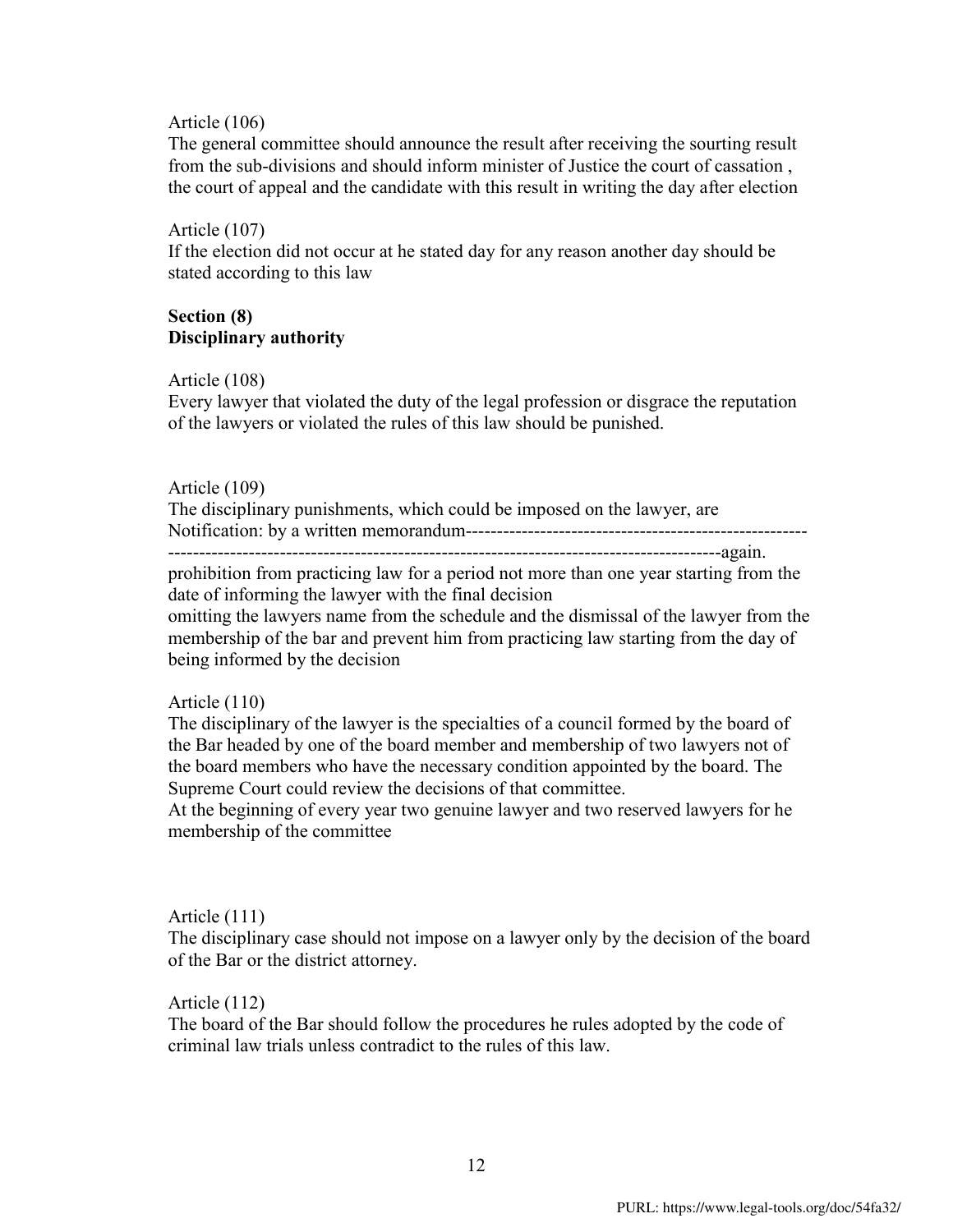#### Article (113)

The disciplinary case should be reviewed secretly after hearing the defense of the lawyer or the lawyer representing him the other part can hire a lawyer to defend his interest. The decision should be made by majority and should contain the version and the reasons accompanied by the decision are to be read in secret trail.

#### Article (114)

The council would have all the specialties of the court in connection to the order of the trial and calling the witnesses the refusal to testify the council have the right to make the necessary investigations to prevail the truth

#### Article (115)

The memorandum and judicial paper are to be reported by one of the Bar's employ according to stated methods according to the law.

#### Article (116)

The council would review the cases ever with the absence o the parties or one of them and the accused one do not have the right to object.

#### Article (117)

The members of the council could be dismissed for any reason of judges dismiss stated at the law of civil trial.

#### Article (118)

The decision for temporary suspension or omitting should be announced at the HQ and lawyers room and a copy of the decision should be sent to ministry of Justice and Supreme Court and also should be announced at the local papers.

## Article (119)

All the final decision of the disciplinary council should be recorded at special record and a copy of it should be kept at the file of the lawyer

#### Article (120)

The period of temporary suspension of practicing law as part of the period of work and if the lawyer practiced law during that period the penalty will be omitting the lawyer name from schedule.

## Article (121)

Any one whose name was omitted from the schedule of lawyers can request reregister his name at the schedule after three years of the date when the decision become final. The board of the Bar can accept the request if the board decides that the period after the decision is enough for the rehabilitation of the lawyer, in case of the refusal of the request the lawyer can renew his request after two years.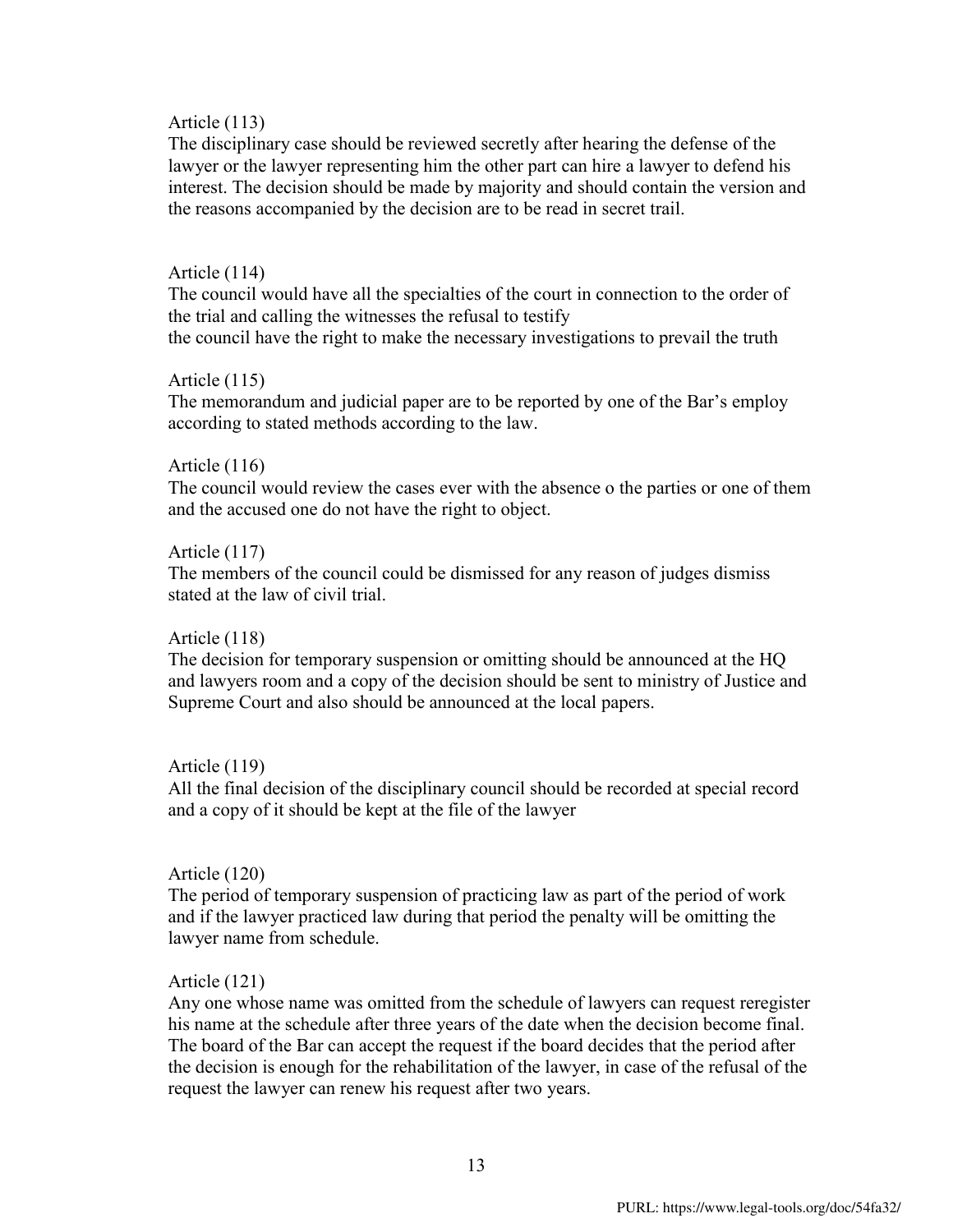## Article (122)

Any criminal court issue a judgment against any lawyer should send a copy of the judgment to the Bar and minister of justice

## Article (123)

If the lawyer violated the traditions and moral of the profession, the board of the Bar has the right to notify him or prevent him fro practice law for periods not more than three months and this decision can be reviewed by the supreme court within the period of (15) days from date of issue and if the board find out that the violation demand harder punishment. The board would send the case to council of disciplinary to review it; this procedure would not influence the right of the district attorney to send the lawyer to the disciplinary council.

## **Section (9) The finance of the lawyer**

Article (124)

The finance of the Bar includes the following:

- 1. Registration fees at the schedule of the lawyer
- 2. Annual participation fees
- 3. The governmental participation of not less than (2000)I.D
- 4. The fees of the license of lawyer clerk
- 5. The profits of Bar's publication
- 6. Donation and other legal resources
- 7. The fees of any certification made by the --------------------------------------------------

-------------------------------------------as follows

A. (10) fils of every (10) dinnar

B. the sponsorship in this item is limited to the following

First: Judicial sponsorship concerned to legal disputes of any amount.

Second: the sponsorship of the lawyer to his son's parents and brothers at ay amount Third : the financial sponsorship to the others for amount not exceeding the amount of (5000) ID

the estimation of the lawyer financial status is for the boar of the Bar.

The board of the Bar can establish At the centre of every court of appeal a committee of three lawyers and grant them the authority to estimate the financial status of the lawyer at the mentioned.

Article (125) The financial year of the Bar start at the first day of January of every year .

Article (126)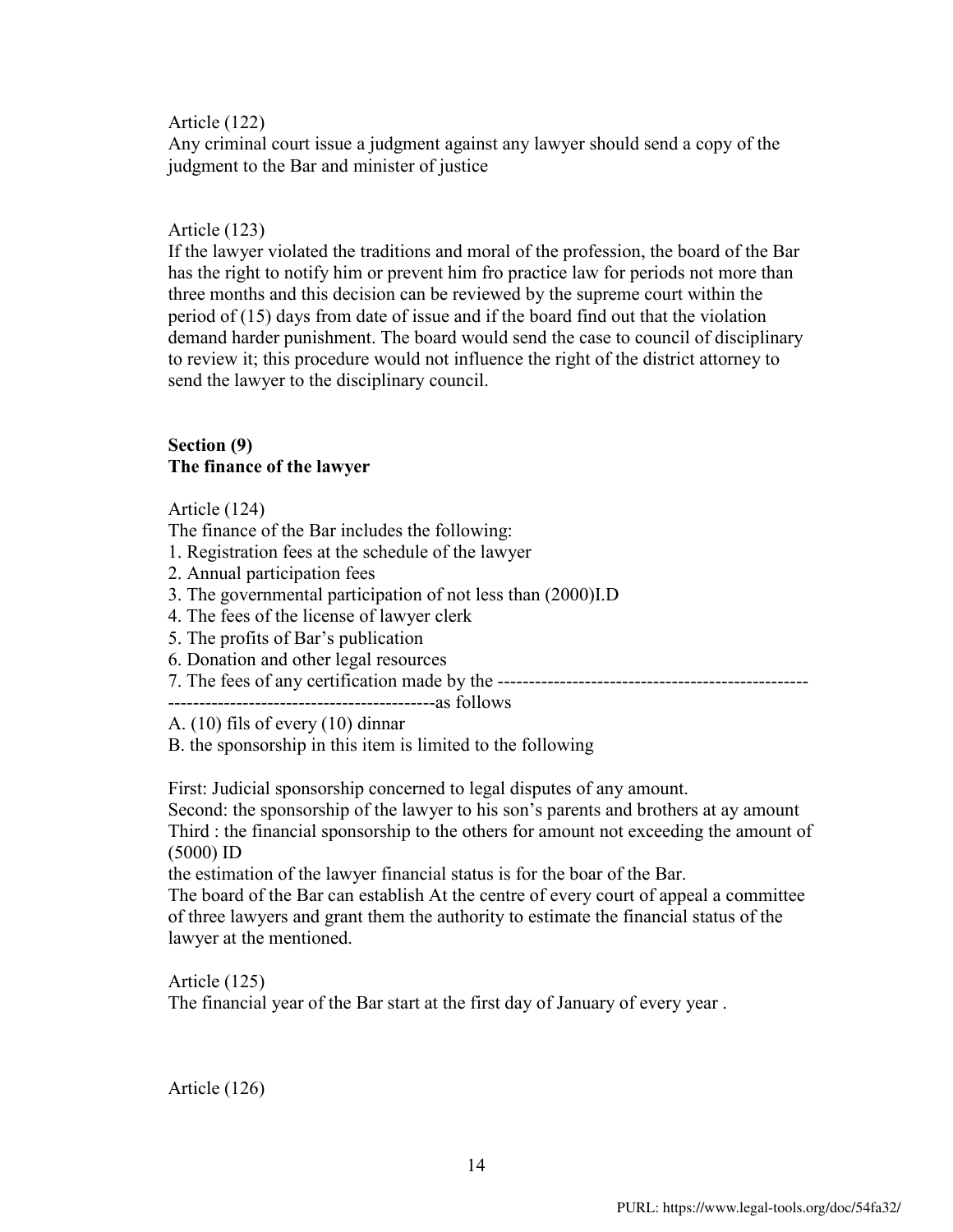the board of the Bar is the responsible authority over the finance of the Bar , collect them , preserve them and certify the expenses required by the board according to the ----------

the board of the bar should appoint an Auditor to audit the budget of the Bar

## Article (127)

In case of special circumstances prevent the meeting of the general committee at its ordinary meeting to certify the budget the fees would be collected on the bases of last budget till the meeting of the general committee.

## Article (128)

all money and assistes should be deposit by the name at one bank the money of the "Bar should not be dealt with unless under the decision of the board the bills of deposit should be signed by the president and the cashier together

## Article (129)

if the Bar were to be dismissed for any reason its assists go to the lawyers retirement fund and manage by a committee appointed by the minister of Justice.

Section  $(11)$ The reviewing of the decisions

## Article (165)

The minister of Justice and 10% of the lawyer registered at the schedule have the right to request a reviewal of the decisions of the general committee and the decision of the board refusing the request of inviting the general committee for irregular meeting and the results of election within (15) days of the date of announcing the decisions.

## Article (166)

the concerned lawyer has the right to request reviewal of the decision of the board in the following cases:

the refusal of request to registered a name at the schedual of lawyer or omitting the name of a lawyer from that name

specfy the period requested fro level and election or any purposes mentioned at law

2. the district attorney has the right to request of reviewal of any decision of the board concerning the registra ----------------------------------------- the name of a lawyer on the schedule of lawyers

3. the concerned lawyer and his heirs to request reviewal of the decisions of the committee of fund concerning the matters related to lawyers retirement.